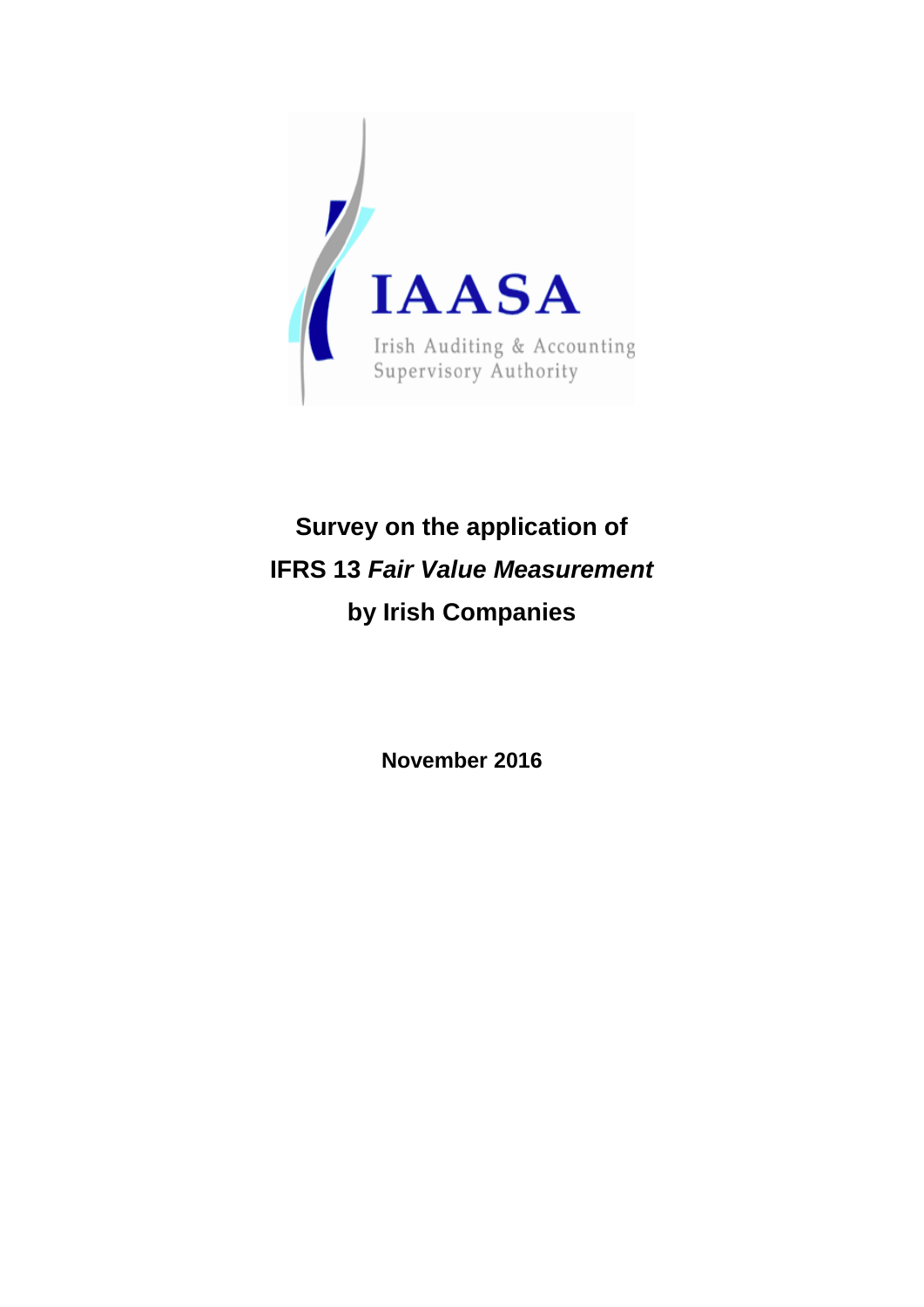### **MISSION**

**To contribute to Ireland having a strong regulatory environment in which to do business by supervising and promoting high quality financial reporting, auditing and effective regulation of the accounting profession in the public interest** 

#### **DISCLAIMER**

Whilst every effort has been made to ensure the accuracy of the information contained in this document, IAASA accepts no responsibility or liability howsoever arising from any errors, inaccuracies, or omissions occurring. IAASA reserves the right to take action, or refrain from taking action, which may or may not be in accordance with this document.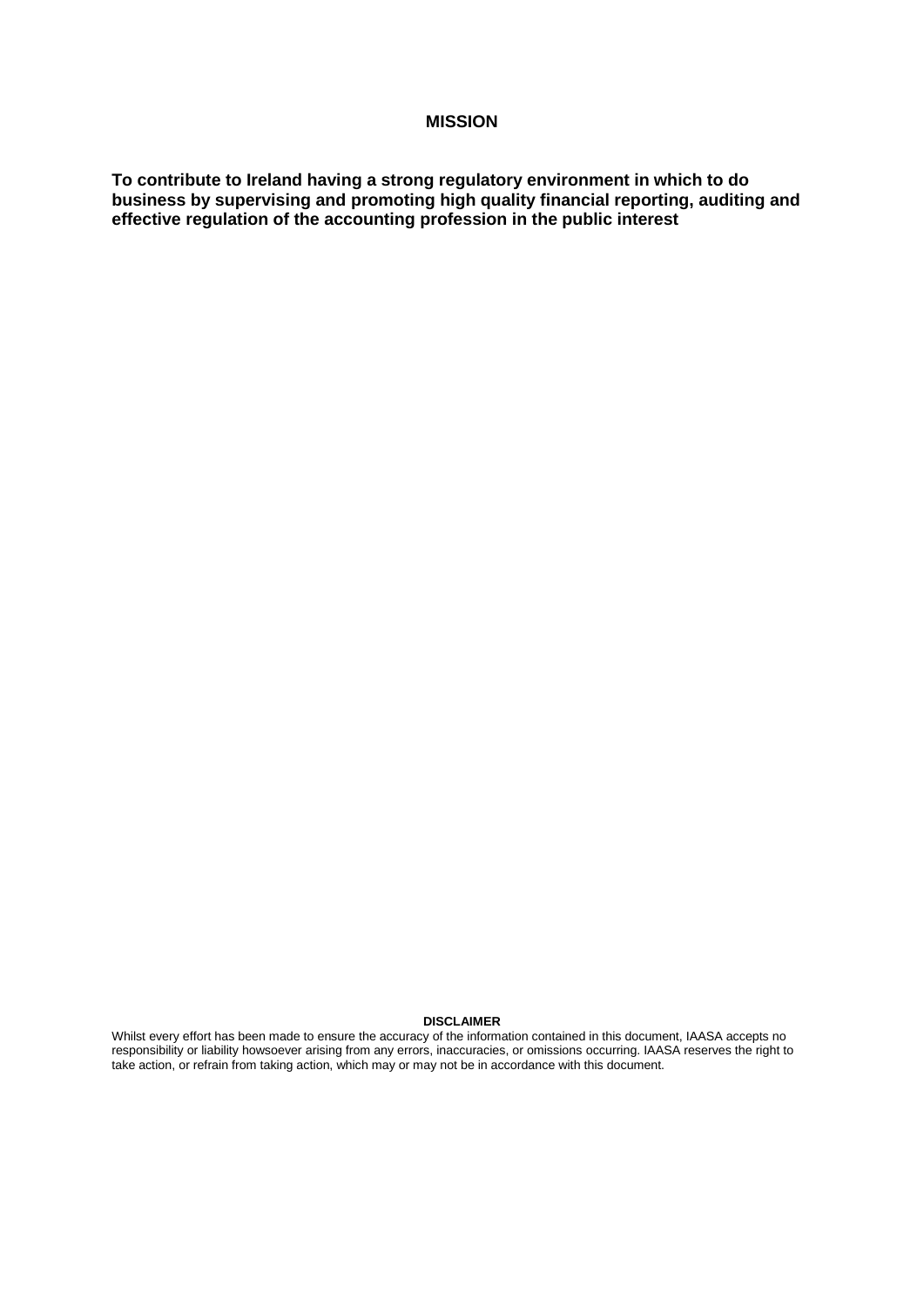### **CONTENTS**

|     |                                                                                         | Page                     |
|-----|-----------------------------------------------------------------------------------------|--------------------------|
| 1.  | Financial reporting examination remit of IAASA                                          | 1                        |
| 2.  | Introduction                                                                            | $\mathbf 1$              |
| 3.  | Fair value measurement requirements under IFRS                                          | $1 - 2$                  |
| 4.  | Purpose of this thematic survey                                                         | 3                        |
| 5.  | Summary of key messages to preparers, Boards and Audit Committees                       | 3                        |
| 6.  | Intangible assets acquired in business combinations by issuers during 2015              | $\overline{\mathcal{A}}$ |
| 7.  | Types of intangible assets recognised by issuers' analysed by sector                    | 5                        |
| 8.  | Ratio of intangible assets to the total purchase consideration, analysed by<br>sector   | 6                        |
| 9.  | Fair value: findings                                                                    | $6 - 10$                 |
|     | 9.1<br>Intangible assets - measurement basis used and fair value<br>methodologies       | $6 - 7$                  |
|     | 9.2 Highest and best use - application to non-financial assets                          | $7 - 8$                  |
|     | 9.3 Fair value of liabilities acquired                                                  | 8                        |
|     | 9.4 Fair value of liabilities including non-performance risk and credit<br>enhancements | $8 - 9$                  |
|     | 9.5 Fair value of deferred contingent consideration                                     | 9                        |
|     | 9.6 Fair value of financial assets and financial liabilities                            | $9 - 10$                 |
| 10. | Fair value judgements: areas of focus in future IAASA examinations                      | 10                       |
|     | Appendix I - Classification of Irish issuers, by sector                                 | 11                       |
|     | Appendix II - Irish issuers covered by this survey                                      | 12                       |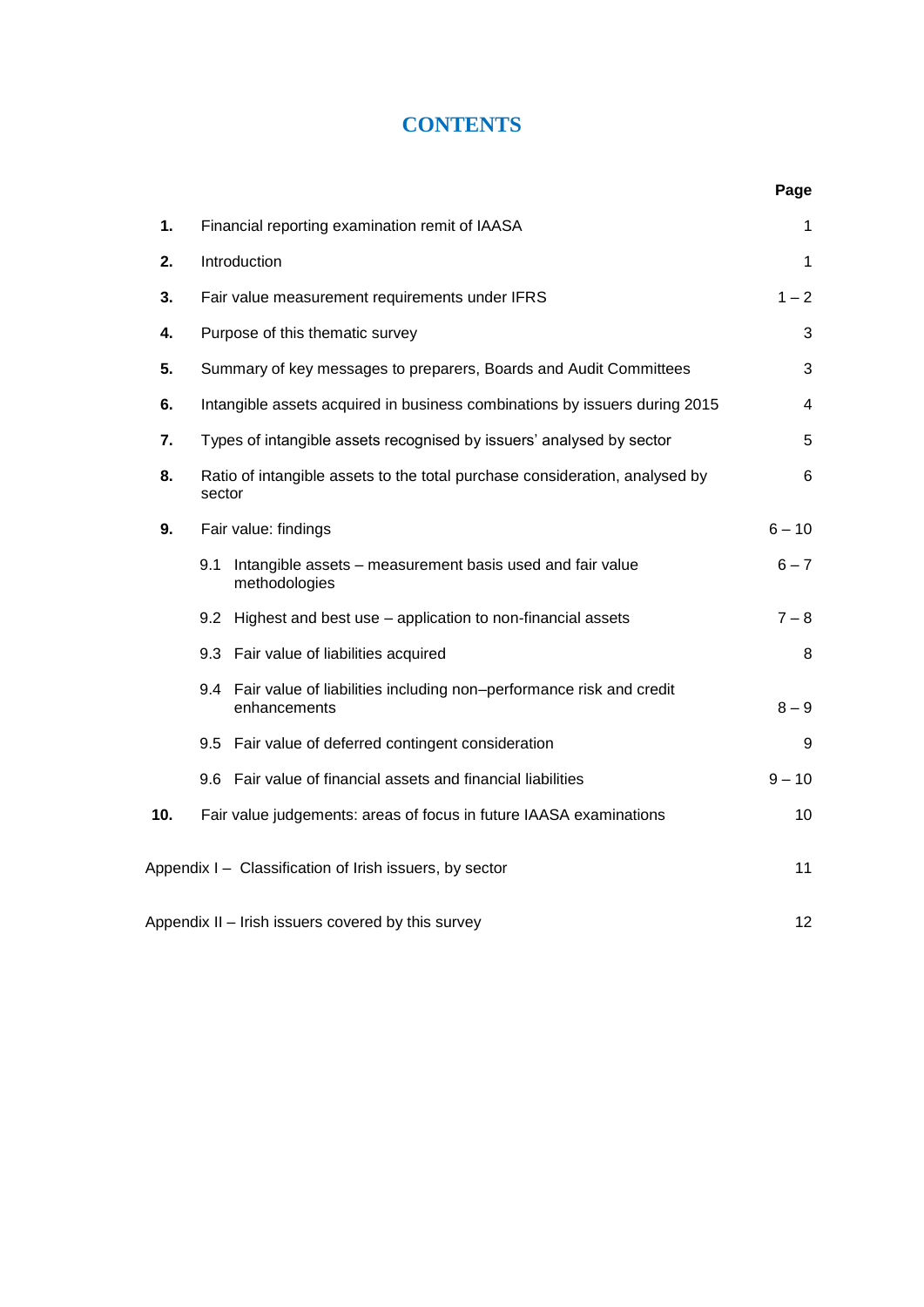### **1 Financial reporting examination remit of IAASA**

IAASA, Ireland's accounting enforcer, is tasked with the examination and enforcement of certain listed entities' periodic financial reporting ('issuers'). As such, IAASA examines the annual and half-yearly financial reports (together 'periodic financial reports') of certain equity, debt and closed-ended fund issuers with securities admitted to trading on a regulated market within the European Union ('EU') for compliance with the relevant reporting framework. The relevant reporting framework for the purposes of this document is confined to those issuers preparing their financial statements under International Financial Reporting Standards ('IFRS') as that is accounting framework applicable to the 28 issuers forming the basis for this desk-top survey<sup>1</sup>.

### **2 Introduction**

IAASA's 2015 *[Observations](http://www.iaasa.ie/getmedia/e4944b73-04f8-4ed2-8b64-4d2e06b2c185/obsdoc2015.pdf?ext=.pdf)* document noted an increase in acquisition activity amongst Irish equity issuers. In some technology, service and knowledge-based businesses increasing fair value is being attributed to certain types of intangible assets. These entities are required to make fair value judgements based, in many cases, on unobservable inputs. ESMA's<sup>2</sup> Common Enforcement Priorities *[for 2015 Financial Statements](http://www.a-tvp.si/Documents/2015_1608_esma_public_statement_-_ecep_2015.pdf)* included fair value measurement and related disclosures as an area of focus for national accounting enforcers when examining issuer's 2015 financial statements.

It is important for entities to inform users of the measurement bases used in their financial statements (i.e. fair values of both financial and non-financial assets and liabilities) because the bases on which an entity prepares the financial statements significantly affects users' analysis [IAS 1.118 refers].

Where substantial amounts of intangible (and other non-financial) assets are recognised, this will impact the amount of goodwill recognised at inception and, in instances where assets are definite life assets, the annual depreciation charge in subsequent years is also affected.

As a consequence, IAASA has undertaken a desk-top survey of the fair value judgements made by issuers' directors in measuring the amounts to be recognised on the Statement of Financial Position (balance sheet) in respect of:

- (a) intangible assets acquired; and
- (b) financial assets acquired and financial liabilities assumed.

The survey examined the 2015/16 annual financial reports published by Allied Irish Banks plc, a debt issuer, and all 27 equity issuers falling with IAASA's financial reporting remit. Appendix II to this document lists the individual annual financial statements covered by this survey. In undertaking this desk-top survey, additional information was not sought from the selected issuers.

### **3 Fair value measurement requirements under IFRS**

Paragraph 10 of IFRS 3 *Business Combinations* requires that, as of the acquisition date, an acquirer shall recognise, separately from goodwill, the identifiable assets acquired, the liabilities assumed and any non-controlling interest in the acquiree. IFRS 3.18 states that the acquirer shall measure the identifiable assets acquired and the liabilities assumed at their acquisition date fair values. IFRS 3.24 to 31 set out limited exceptions to these measurement principles.

IFRS 13 *Fair Value Measurements* describes how fair value is determined for financial and nonfinancial assets and liabilities and the application of the valuation premise for non-financial assets (including intangible assets) where assets are used alone or in combination with other assets.

1

<sup>&</sup>lt;sup>1</sup> i.e. Allied Irish Banks plc, a debt issuer, and the 27 equity issuers falling with IAASA's financial reporting remit

 $2$  The European Securities and Markets Authority ('ESMA')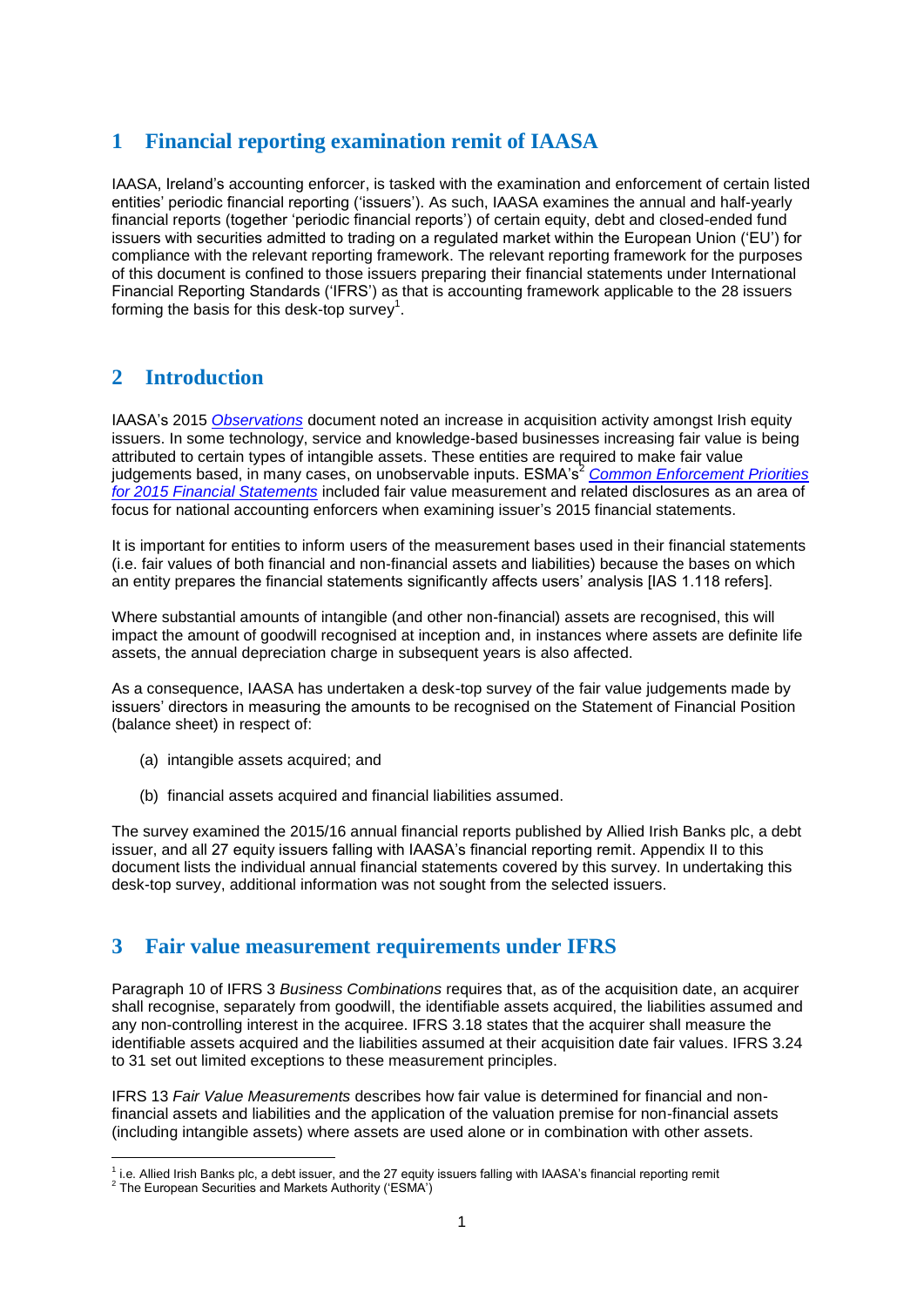IFRS 13.2 requires that fair value is a market-based measurement and is not an entity-specific measurement. IFRS 13.3 requires that when a price for an identical asset or liability is not observable, the entity measures fair value using another valuation technique.

IFRS 13.27 requires that the fair value of a non-financial asset takes into account a market participant's ability to generate economic benefits by using the asset in its highest and best use or by selling it to another market participant that would use the asset in its highest and best use. Highest and best use of a non-financial asset establishes the valuation premise used to the fair value of the asset.

IFRS 13.42 requires the fair value of a liability reflects the effect of non-performance risk. Nonperformance risk includes, but may not be limited to, an entity's own credit risk.

IFRS 13.61 requires an entity to use valuation techniques that are:

'… *appropriate in the circumstances and for which sufficient data are available to measure fair value maximising the use of relevant observable inputs and minimising the use of unobservable inputs*.'

In some cases a single valuation technique will be appropriate and in other cases multiple valuation techniques will be appropriate [IFRS 13.63 refers].

Valuation techniques include the market approach, the cost approach and the income approach [IFRS 13.B5 to B11]. IFRS 13.B11 states that valuation techniques include, for example, the following:

- (a) present value techniques;
- (b) the multiple-period excess earnings method which is used to measure the fair value of some intangibles; and
- (c) option pricing models.

As noted above, it is important for an entity to inform users of the measurement bases used in the financial statements [IAS 1<sup>3</sup>.118 refers]. IAS 1.117(b) requires entities to disclose other accounting policies that are relevant to an understanding of the financial statements.

IAS 1.122 requires an entity to disclose, in the summary of significant accounting policies or other notes, the judgements, (apart from those involving estimations) that management has made that have the most significant effect on the amounts recognised in the financial statements.

Disclosure of the significant fair value judgements is important information for the users of financial statements and, in particular, where issuers' have material business combinations and/or acquire material amounts of financial assets and assume liabilities.

IFRS 13.91 to 97 require entities to disclose extensive fair value information depending on the fair value hierarchy into which its key inputs are categorised with additional information required for fair values that rely on Level 2 and Level 3 inputs.

For each class of assets and liabilities not measured at fair value in the Statement of Financial Position but for which the fair value is disclosed, an entity is required to disclose fair value information required by IFRS 13.93(b)(d) and (i) [IFRS 13.97 refers].

 3 IAS 1 *Presentation of Financial Statements*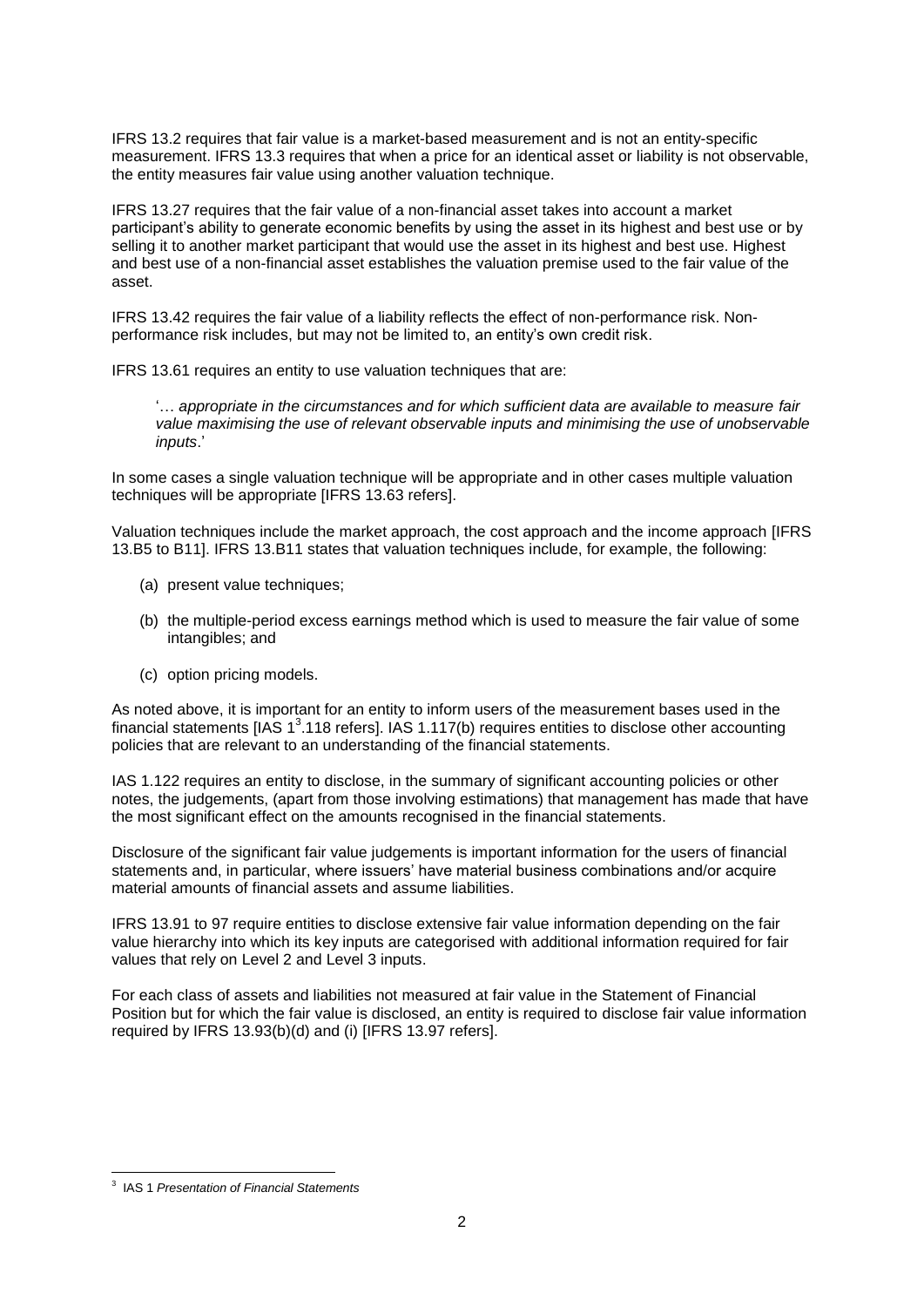### **4 Purpose of this thematic survey**

The purpose of this document is to:

- (a) quantify the amount and type of intangible assets acquired, arising from business combinations, at fair value during 2015, analysed by sector;
- (b) provide an overview as to the fair value measurement policies applied by issuers to intangible assets acquired and financial liabilities assumed;
- (c) assess the overall the quality of issuers' disclosure of the fair value of financial assets and financial liabilities; and
- (d) encourage preparers, management and directors to reassess whether or not the fair value measurement policies are in full compliance with IFRS 13, IFRS 3 and IAS 1 and provide necessary and entity-specific information to users of the financial statements.

IAASA's observations as to how the results of this survey may inform future IAASA examination activities is set out at section 10 below.

Given the nature and scope of this desk-top survey, it is not possible to conclude as to the level of apparent compliance or otherwise with IFRS 13 fair value requirements by issuers. However, the findings provide indications as to aspects of IFRS 13 where closer examination by IAASA may be merited.

### **5 Summary of key messages to preparers, Boards and Audit Committees**

#### *Intangibles assets*

IAASA's assessment of issuers' fair value measurement of intangible assets in issuers' reports is that there is room for improvement in the disclosures related to issuers' judgements and assumptions related fair value measurement of intangible assets. This is consistent with similar comments from ESMA (section 2 above refers).

In applying fair value judgements, IAASA encourages issuers to:

- (a) provide more entity-specific disclosure that informs users of the measurement bases used in the fair value measurement of intangible assets;
- (b) provide clearer disclosure of the key fair value judgements and assumptions that management has made and that have the most significant effect on the amounts of intangible assets recognised in the financial statements;
- (c) provide more disclosure as to how material liabilities acquired are fair valued; and
- (d) provide fair value disclosures, by class, of assets and liabilities where appropriate.

#### *Financial assets and financial liabilities*

In applying fair value judgements, IAASA encourages issuers to:

- (a) provide improved disclosure of collateral pledged and held; and
- (b) for Level 3 prices, provide improved disclose as to whether or not reasonably possible alternative assumptions would change fair value significantly.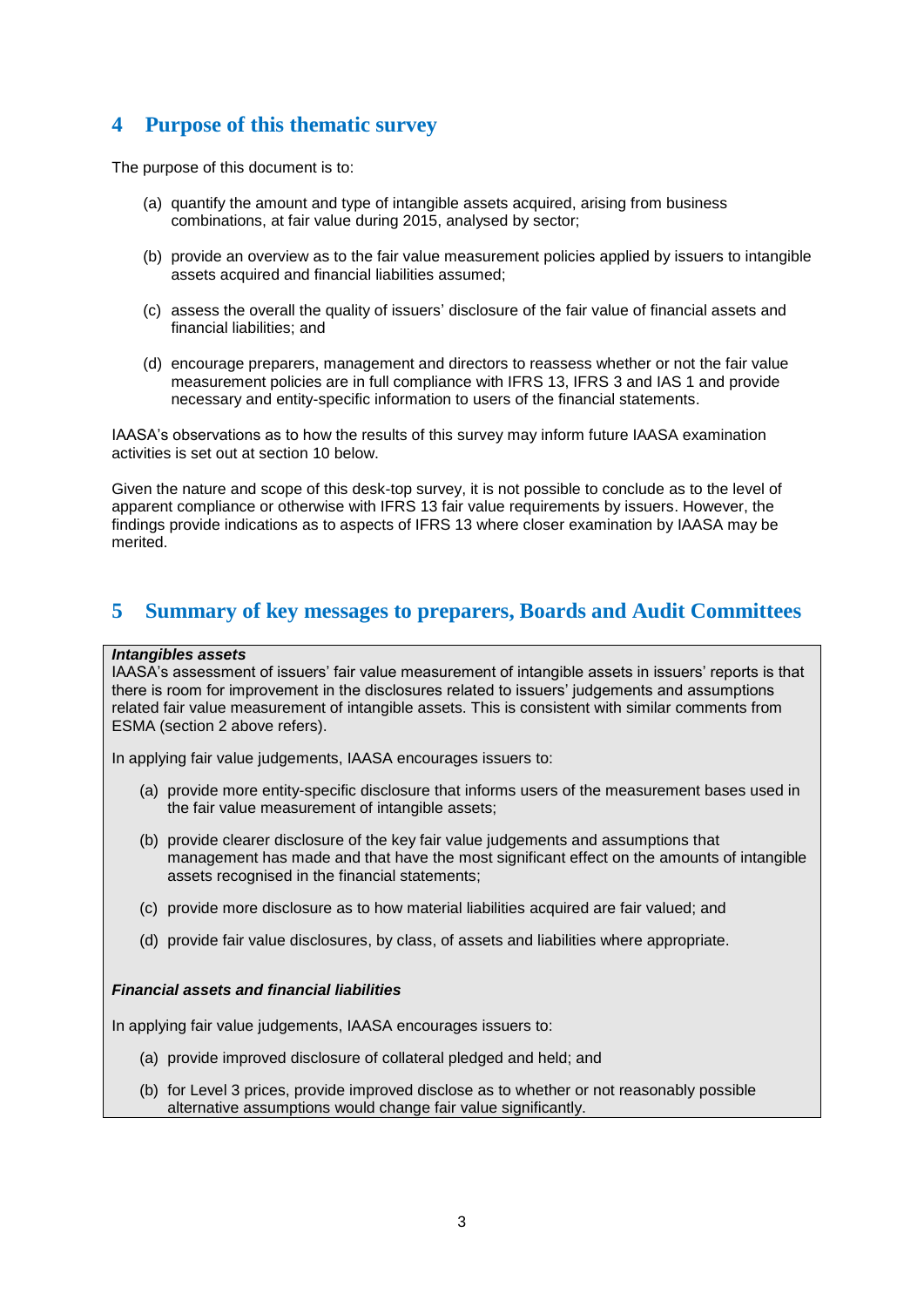### **6 Intangible assets acquired in business combinations by issuers during 2015**

The amount of intangible assets (excluding goodwill) acquired by issuers during fiscal 2015 was as follows:



*\* Where amounts are denominated in a non-euro currency, amounts are restated to euro at a 31 December 2015 foreign exchange rate*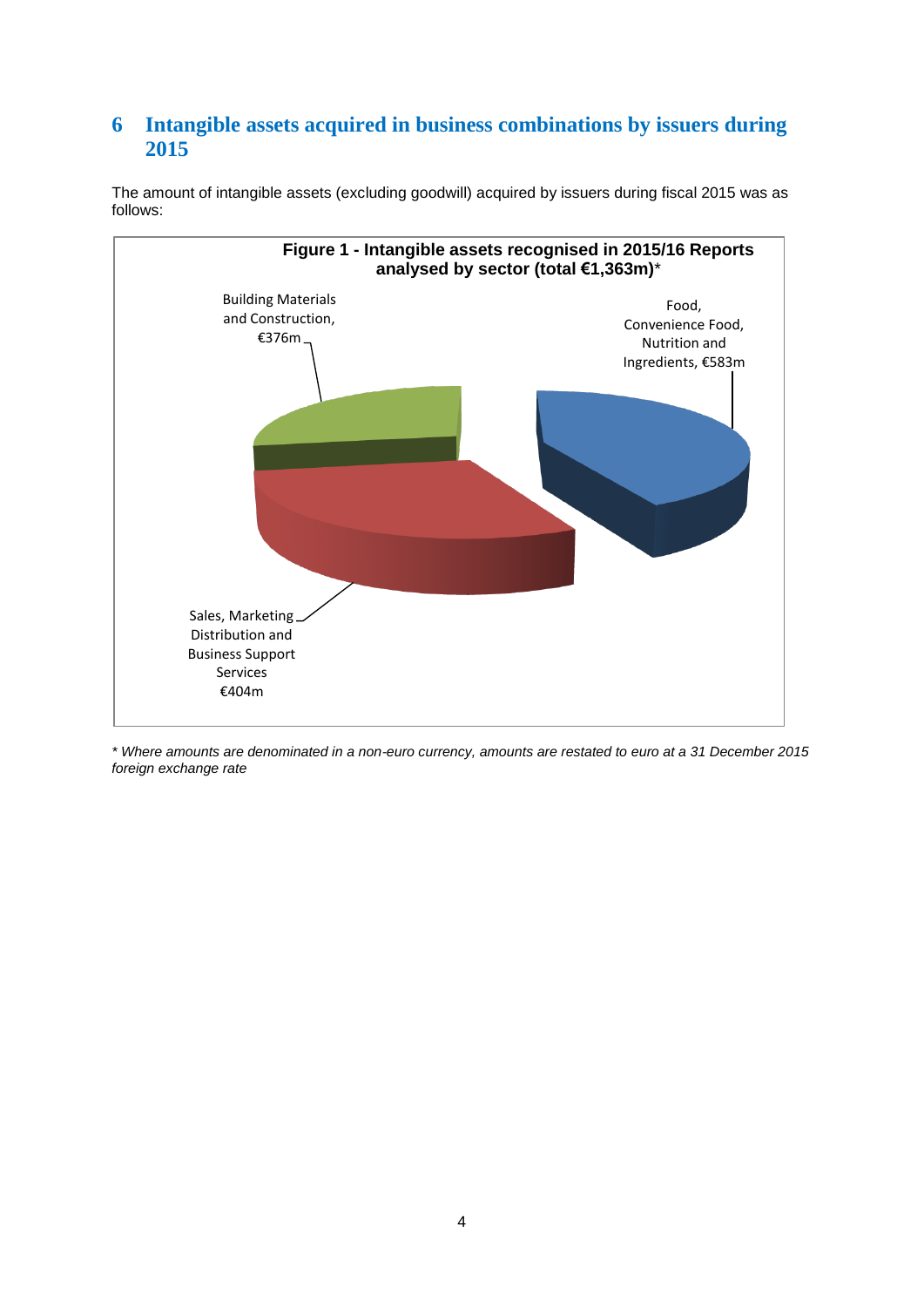## **7 Types of intangible assets recognised by issuers' analysed by sector**

| <b>Sector</b>                                                          | Class of Intangible assets (including goodwill)                                                                                                                                                                          |
|------------------------------------------------------------------------|--------------------------------------------------------------------------------------------------------------------------------------------------------------------------------------------------------------------------|
| Airline and Transportation                                             | Computer software; and<br>Landing rights.                                                                                                                                                                                |
| <b>Beverages</b>                                                       | Brands;<br>Distribution rights;<br>Goodwill; and<br>Trade relationships.                                                                                                                                                 |
| <b>Biotech and Pharmaceutical</b>                                      | Customer relationships;<br>Contract based and technology;<br>Goodwill:<br>Software; and<br>Trade names.                                                                                                                  |
| <b>Building Materials and Construction</b>                             | Brands;<br>Customer relationships (Customer related and<br>contract based);<br>Goodwill;<br>Marketing related;<br>Patents;<br>(including Technological know how and order<br>backlogs);<br>Software; and<br>Trade names. |
| Casino and Gaming                                                      | Brands;<br>Computer software;<br>Goodwill; and<br>Licences.                                                                                                                                                              |
| Containers, Paper and Packaging                                        | Customer related;<br>Goodwill;<br>Marketing related; and<br>Software.                                                                                                                                                    |
| <b>Financial Institution and Financial Services</b>                    | Brands;<br>Core deposit intangible assets;<br>Computer software;<br>Customer relationships;<br>Goodwill;<br>Other purchased intangible assets; and<br>Purchased client books.                                            |
| Food, Convenience Foods, Nutrition and<br>Ingredients                  | Brands;<br>Computer related;<br>Customer relationships;<br>Enterprise Resource Planning related intangibles;<br>Goodwill;<br>Patents; and<br>Software.                                                                   |
| Publishing and Broadcasting                                            | Goodwill;<br>Mastheads; and<br>Software.                                                                                                                                                                                 |
| Sales, Marketing, Distribution and Business<br><b>Support Services</b> | Brand related intangibles:<br>Customer and Supplier related intangibles; and<br>Goodwill.                                                                                                                                |
| Technology: E-business infrastructure                                  | Software.                                                                                                                                                                                                                |

The nature and variety of intangible assets (including Goodwill), analysed by sector, is outlined below: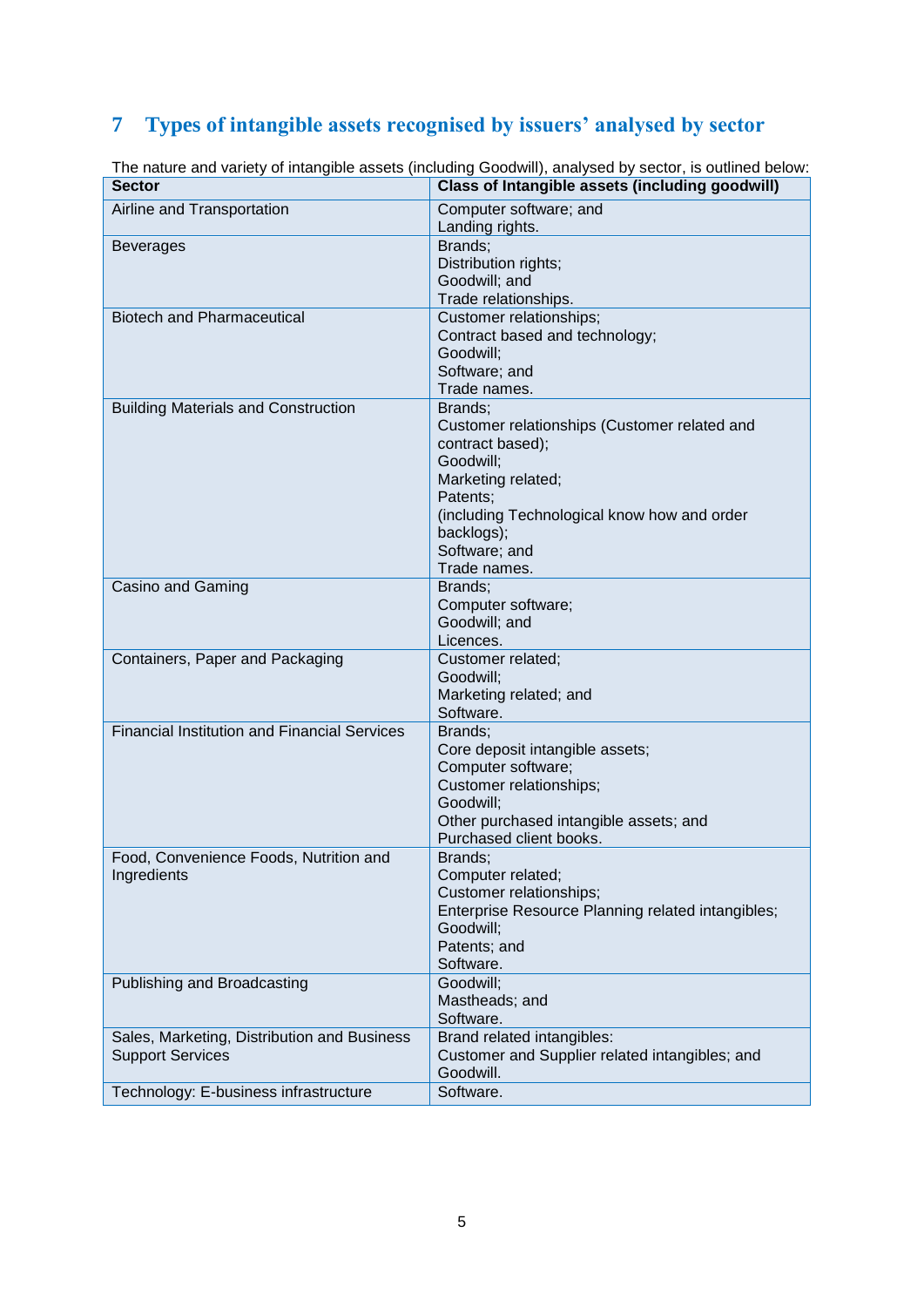### **8 Ratio of intangible assets to the total purchase consideration, analysed by sector**

| <b>Sector</b>                                                    | <b>Total</b><br>consideration<br>for business<br>combinations | <b>Goodwill</b> | <b>Intangible</b><br>assets | Intangibles as<br>% of total net<br>assets<br>acquired | <b>Intangibles</b><br>as % of<br><b>Total Net</b><br><b>Assets</b> |
|------------------------------------------------------------------|---------------------------------------------------------------|-----------------|-----------------------------|--------------------------------------------------------|--------------------------------------------------------------------|
|                                                                  | $(\epsilon m)$                                                | (€m)            | $(\epsilon m)$              | $\%$                                                   | Hi%/Low %                                                          |
| <b>Building Material and</b><br>Construction                     | 8,507                                                         | 3.587           | 376                         | 8%                                                     | 54%/6%                                                             |
| Casino and Gaming                                                | 7                                                             | 6               | -                           | $N/A^*$                                                | $N/A^*$                                                            |
| Containers, Paper and<br>Packaging<br>Food, Convenience          | 153                                                           | 112             | $\blacksquare$              | $N/A^*$                                                | $N/A^*$                                                            |
| Food Nutrition and<br>Ingredients                                | 1,278                                                         | 582             | 583                         | 84%                                                    | 139%/54%                                                           |
| Sales, Marketing,<br>Distribution and<br><b>Business Support</b> |                                                               |                 |                             |                                                        |                                                                    |
| <b>Services</b>                                                  | 640                                                           | 290             | 404                         | 116%                                                   | 116%/116%                                                          |
|                                                                  |                                                               |                 |                             |                                                        |                                                                    |
| Totals                                                           | 10,585                                                        | 4,577           | 1,363                       |                                                        |                                                                    |

*\* N/A indicates that there were business combinations in which no intangible assets were acquired*

In technology/science based entities, the percentage of intangible assets and goodwill to total purchased consideration is at the highest relative to construction-related entities where intangible assets are a lower percentage of the total purchase consideration.

### **9 Fair value: findings**

#### **9.1 Intangible assets – measurement basis used and fair value methodologies**

IFRS 13.61 states that an entity shall use valuation techniques that are appropriate in the circumstances and for which sufficient data are available to measure fair value, maximising the use of relevant observable inputs and minimising the use of unobservable inputs.

IFRS 13.63 states that in some cases a single valuation technique will be appropriate. In other cases, multiple valuation techniques will be appropriate. Valuation techniques may include, depending on the issuer's circumstances: the market approach [IFRS 13.B5 – B7], the cost approach [IFRS 13.B8 – B9] or the income approach [IFRS 13.B10 – B11].

*Survey findings – fair value measurement basis (and disclosure) of intangible assets* The desk-top survey revealed the following:

- (a) 19 out of 28 issuers recognised intangible assets;
- (b) 11 out of 28 issuers reported business combinations during the year. Of these; 7 out of 11 issuers' recognised intangible assets;
- (c) in 4 out 11 cases the auditors' report disclosed the fair value of intangibles as a area of audit focus;
- (d) the average percentage of intangible assets acquired to total net assets acquired amounted to 23% (Range:139% - 6%); and
- (e) a majority of issuers assessed that recognised intangible assets have finite lives.

An analysis of the 11 issuers (in (b) above) who reported business combinations during the year,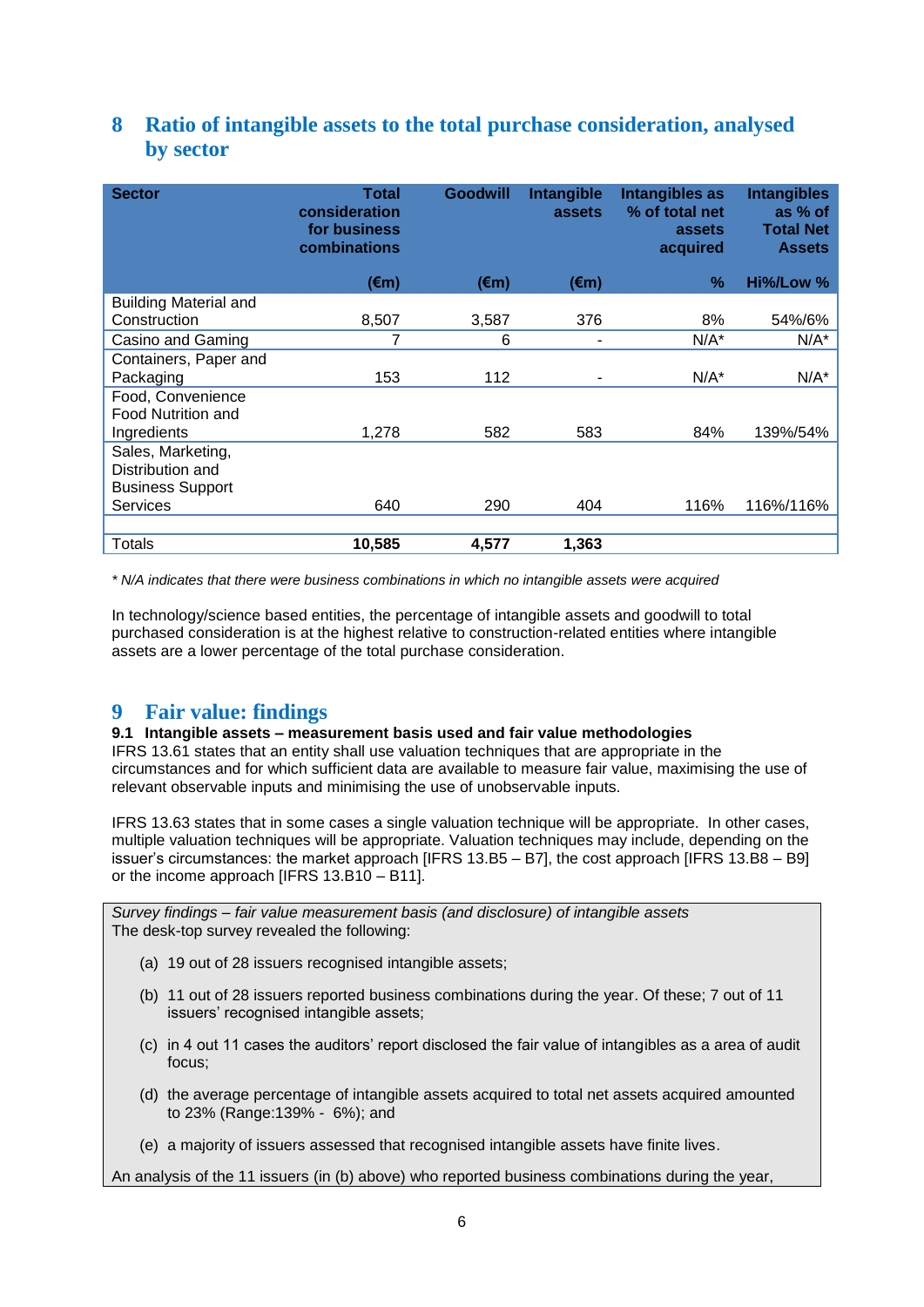| revealed the following:                                                                                                                                                                                                                                                                                     |  |  |  |  |
|-------------------------------------------------------------------------------------------------------------------------------------------------------------------------------------------------------------------------------------------------------------------------------------------------------------|--|--|--|--|
| (a) As regards the measurement basis applied to the fair value of intangible assets:                                                                                                                                                                                                                        |  |  |  |  |
| 4 issuers disclosed that the income approach was applied to fair value intangible<br>$\bullet$<br>assets. For 3 out of 4 issuers the fair valuation method of intangibles was described<br>as employing a 'discounted cash flow analysis using the present value of the<br>estimated after-tax cash flows'; |  |  |  |  |
| 2 issuers provided boilerplate references to intangible assets initial fair value being<br>$\bullet$<br>based on 'the fair value at acquisition date' or reference to engaging 'independent<br>experts' to assist with the valuation of intangible assets;                                                  |  |  |  |  |
| 3 issuers provided a description as to how the fair value of certain classes of<br>$\bullet$<br>intangible assets was determined; however, they were silent on the valuation<br>approach applied to determine the fair value of other classes of intangible assets<br>acquired; and                         |  |  |  |  |
| the 2 remaining issuers did not acquire intangible assets as part of the business<br>$\bullet$<br>combination.                                                                                                                                                                                              |  |  |  |  |
| (b) Issuers use of independent valuation experts to determine the fair value of intangible assets                                                                                                                                                                                                           |  |  |  |  |
| only 2 out of 7 issuers having acquired material amounts of intangible assets in<br>$\bullet$<br>business combinations refer to the use of independent experts to assist with the<br>valuation of intangible assets.                                                                                        |  |  |  |  |
| (c) Valuation methodologies applied for intangible assets: Entity-specific disclosures:                                                                                                                                                                                                                     |  |  |  |  |
| it was not apparent from the financial statements which specific valuation<br>$\bullet$<br>methodologies had been applied by issuers to each class of intangible assets (e.g.<br>multiple-period excess earnings, relief from royalty method, Greenfield method);                                           |  |  |  |  |
| 3 out of 9 issuers' disclosed the unobservable inputs used in the valuation of<br>$\bullet$<br>intangible assets included:                                                                                                                                                                                  |  |  |  |  |
| risk adjusted discount rates;<br>revenue forecasts;<br>estimated customer attrition;<br>$\sim$<br>royalty savings; and<br>the expected useful life of the intangible asset acquired.                                                                                                                        |  |  |  |  |
| The remaining 6 of 9 issuers were silent on the key assumptions used.                                                                                                                                                                                                                                       |  |  |  |  |

#### **9.2 Highest and best use – application to non-financial assets**

IFRS 13.27 states that a fair value measurement of a non-financial asset takes into account a market participant's ability to generate economic benefits by using the asset in its highest and best use or by selling it to another market participant that would use the asset in its highest and best use.

IFRS 13.29 states that highest and best use is determined from the perspective of market participants, even if the entity intends a different use. However, an entity's current use of a non-financial asset is presumed to be its highest and best use unless market or other factors suggest that a different use by market participants would maximise the value of the asset.

The valuation premise for non-financial assets in IFRS 13.31 to 33 and IFRS 13.B3 is relevant. IFRS 13.31 states that highest and best use of a non-financial asset might provide maximum value to market participants through its use:

(a) in combination with other assets as a group; or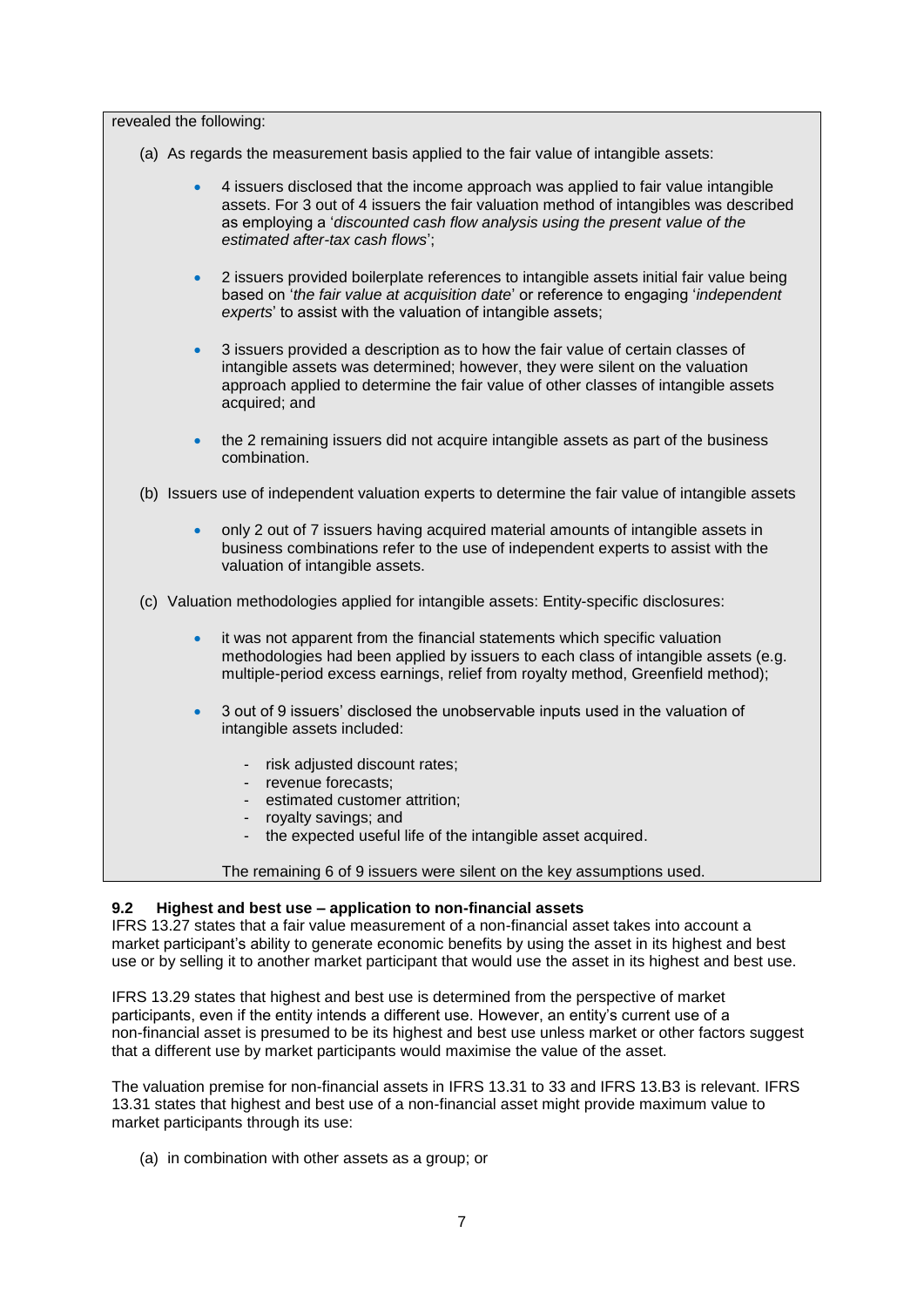- (b) in combination with other assets and liabilities (e.g. a business); or
- (c) on a stand-alone basis.

*Survey findings – highest and best use* 

- 19 of 28 issuers made no reference as to whether or not the fair value of non-financial assets (including but not limited to intangible assets) was its highest and best use;
- 4 issuers disclosed selected non-financial assets were carried at highest and best use; and
- for 5 issuers, the highest and best use was not applicable because there was not a significant amount of non-financial assets recognised by those issuers.

An entity's current use of a non-financial asset (including intangible assets) is presumed to be its highest and best use unless market or other factors suggest that a different use by market participants would maximise the value of the asset. There is no evidence to suggest that issuers' judgements of highest and best use is inconsistent with a market participant's perspective as required by IFRS 13.93(h)(i). IAASA will monitor issuers' assessment of highest and best use and whether market factors or other information suggest a different use may maximise the value of an asset.

#### **9.3 Fair value of liabilities acquired**

#### *Survey findings – fair value of liabilities*

- the carrying value of liabilities acquired in business combinations was stated to be an approximation to fair value in most cases, or, the fair value adjustment during the measurement period post acquisition was not material;
- in a small number of acquisitions it was noted that there was a *material adjustment* to the carrying value of liabilities in order to bring the liabilities carrying value at date of acquisition to fair value. In these instances preliminary observations indicate the adjustment may have related to adjustment to provisions;
- in 23 out of 28 cases the fair value of borrowing was clearly disclosed. In 3 cases the fair value of borrowings was not disclosed and in 2 cases the amounts were not material; and
- in most cases the fair value of borrowings was described as calculated as '*based on the expected future principal and interest cash flows, discounted at appropriate current market interest rates*' or similar text.

In the event that liabilities assumed are material in future reports, IAASA may examine in more depth the fair value adjustments applied to liabilities assumed and the methodologies applied therein.

#### **9.4 Fair value of liabilities including non***–***performance risk and credit enhancements**

IFRS 13.43 states that when measuring the fair value of a liability, an entity shall take into account the effect of its credit risk and any other factors that might influence the likelihood that the obligation will or will not be fulfilled. That effect may differ depending on the liability, for example:

- (a) whether the liability is an obligation to deliver cash (a financial liability) or an obligation to deliver goods or services (a non-financial liability); and
- (b) the terms of credit enhancements related to the liability, if any.

*Survey findings – fair value of liabilities including non–performance risk* Based on the desktop nature of the survey and in the absence of further explanations from issuers it was not possible to determine to what extent liabilities reflect the effect of non-performance risk and credit enhancements.

 1 issuer disclosed that the fair value of loans is discounted at interest rates effective at the balance sheet date and adjusted for credit spreads;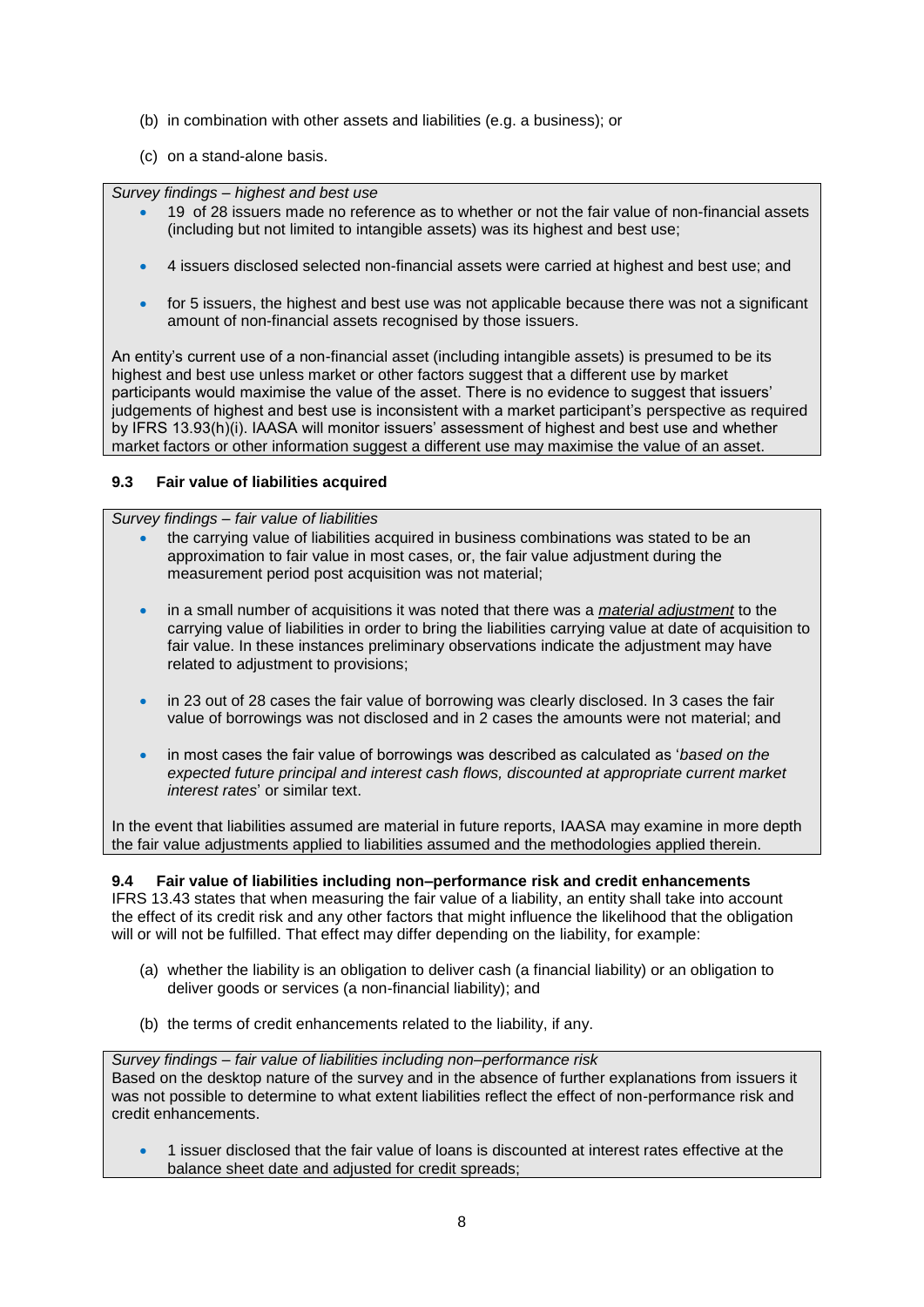- 1 issuer stated that the discount rate used reflected the Group's own credit risk; and
- in general, it was not possible to determine whether or not the fair value of liabilities reflected third party credit enhancements.

As deemed appropriate IAASA may examine in more depth the fair value measurement of liabilities including non*–*performance risk in future reports.

#### **9.5 Fair value of deferred contingent consideration**

*Survey findings – fair value measurement of deferred contingent consideration* 

- 11 out of 28 issuers reported recognising contingent consideration;
- the determination of the fair value of contingent consideration was described in issues financial statements as follows:
	- discounting the estimated amounts payable to their present value at the acquisition date;
	- through discounting the expected payment based on scenario modelling to present value;
	- by applying a risk adjusted discount rate to the future payments which are based on forecasted operating profits of the acquired entity over the relevant period;
	- estimated using an income approach. Contingent consideration that has been recognised is adjusted by the application of a range of outcomes and associated probabilities in order to determine the carrying amount; and
	- in some instances the issuers policy on the valuation of contingent consideration was not disclosed in the financial statements.

In some cases, the absence of a valuation policy for contingent consideration is mitigated by the amounts currently recognised being not material.

Some issuers did not disclose a valuation policy for contingent consideration despite having recognised contingent consideration in the current or prior periods.

#### **9.6 Fair value of financial assets and financial liabilities**

**Survey findings – Fair value measurement of financial assets and financial liabilities** The survey reveals that there is a high level of compliance with the fair value disclosure requirements for financial assets and financial liabilities in some areas, with room for improvement in other areas as following:

- 27 out of 28 issuers clearly disclosed the fair value of financial assets and financial liabilities as at the end of the period;
- 27 out of 28 issuers clearly disclosed the fair value hierarchy (Level 1, 2, and 3);
- 24 out of 28 issuers provided narrative description of the sensitivity of level 3 fair values to changes in unobservable inputs or the amounts in level 3 were not material; and
- 24 out of 28 issuers provided a description of the valuation techniques and the inputs.

However, the following indicates that there is still room for improvements in issuers' financial asset/liabilities fair value disclosures: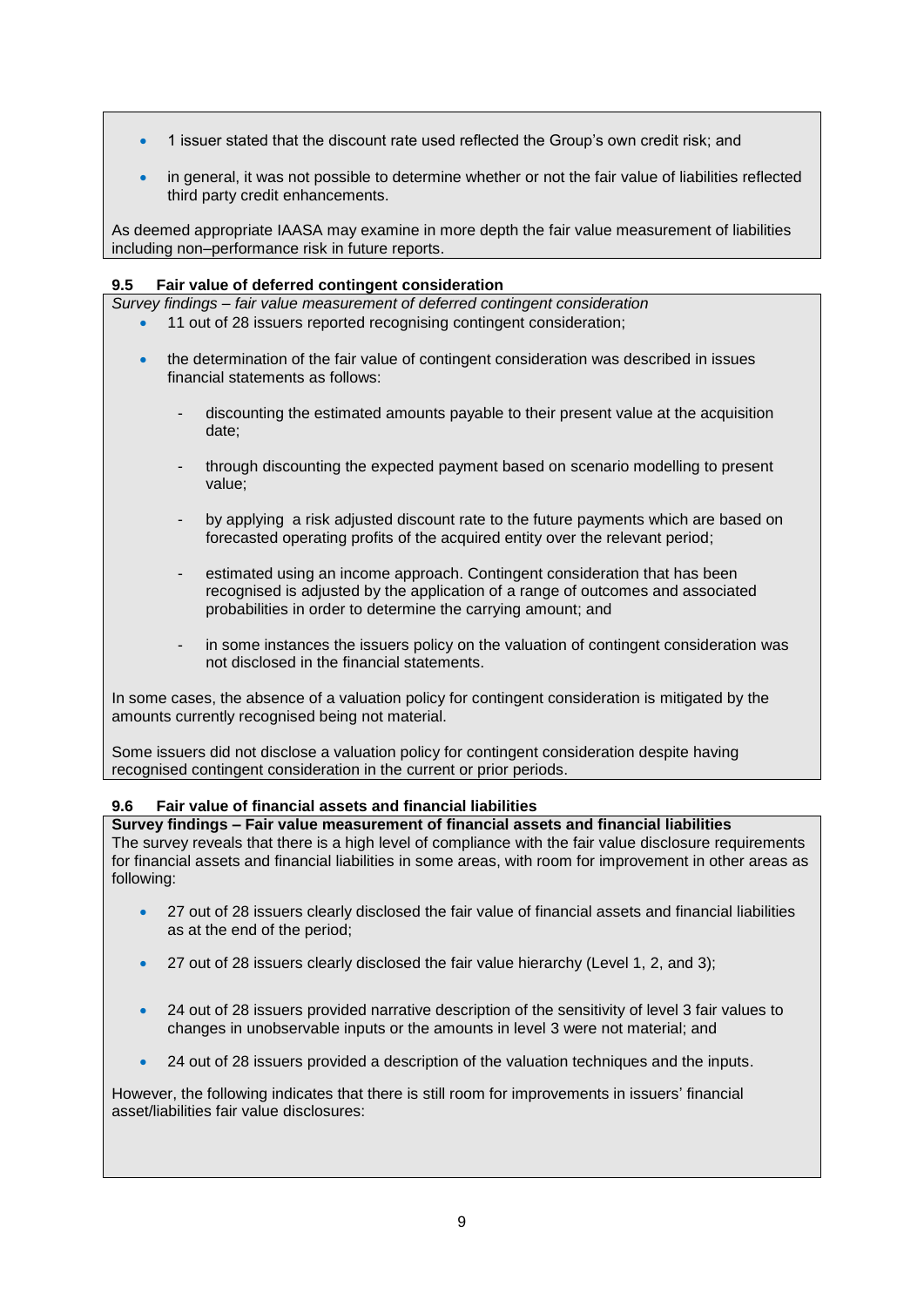- In 9 out of 28 cases it was not clear:
	- whether or not collateral was pledged and whether or not collateral was held;
	- what collateral was pledged and what collateral was held; or
	- what was the fair value of collateral pledged/held in accordance with IFRS 7.14(a) and 15(a); and
- 13 out of 28 issuers did not appear to disclose for Level 3 fair value measurements whether or not reasonably possible alternative assumptions would change fair value significantly.

### **10 Fair value judgements: areas of focus in future IAASA examinations**

IAASA will continue to examine the determination of fair values in issuers' periodic financial reports including, but not limited to, the following:

- (a) examination of the types of intangible assets recognised (or not recognised) by issuers;
- (b) the measurement basis and valuation techniques used by class of intangible asset;
- (c) evaluation as to whether or not the valuation techniques employed in measuring intangible assets maximise the use of observable inputs and minimise the use of unobservable inputs;
- (d) examination of fair value adjustments within the measurement period after initial measurement and the reasons for same;
- (e) the consistency of the key assumptions with other elements of the financial statements (e.g. discount rates in fair value measurement as compared to discount rates used elsewhere in the financials statements):
- (f) the use of independent valuation experts in fair value measurements;
- (g) fair value measurement of liabilities including whether or not and, if so, how they reflect non-performance risk and credit enhancements and the use of discount rates;
- (h) the quality of the disclosure of collateral pledged or held; and
- (i) for Level 3 prices issuers' disclosure of reasonably possible alternative assumptions that would change fair value significantly.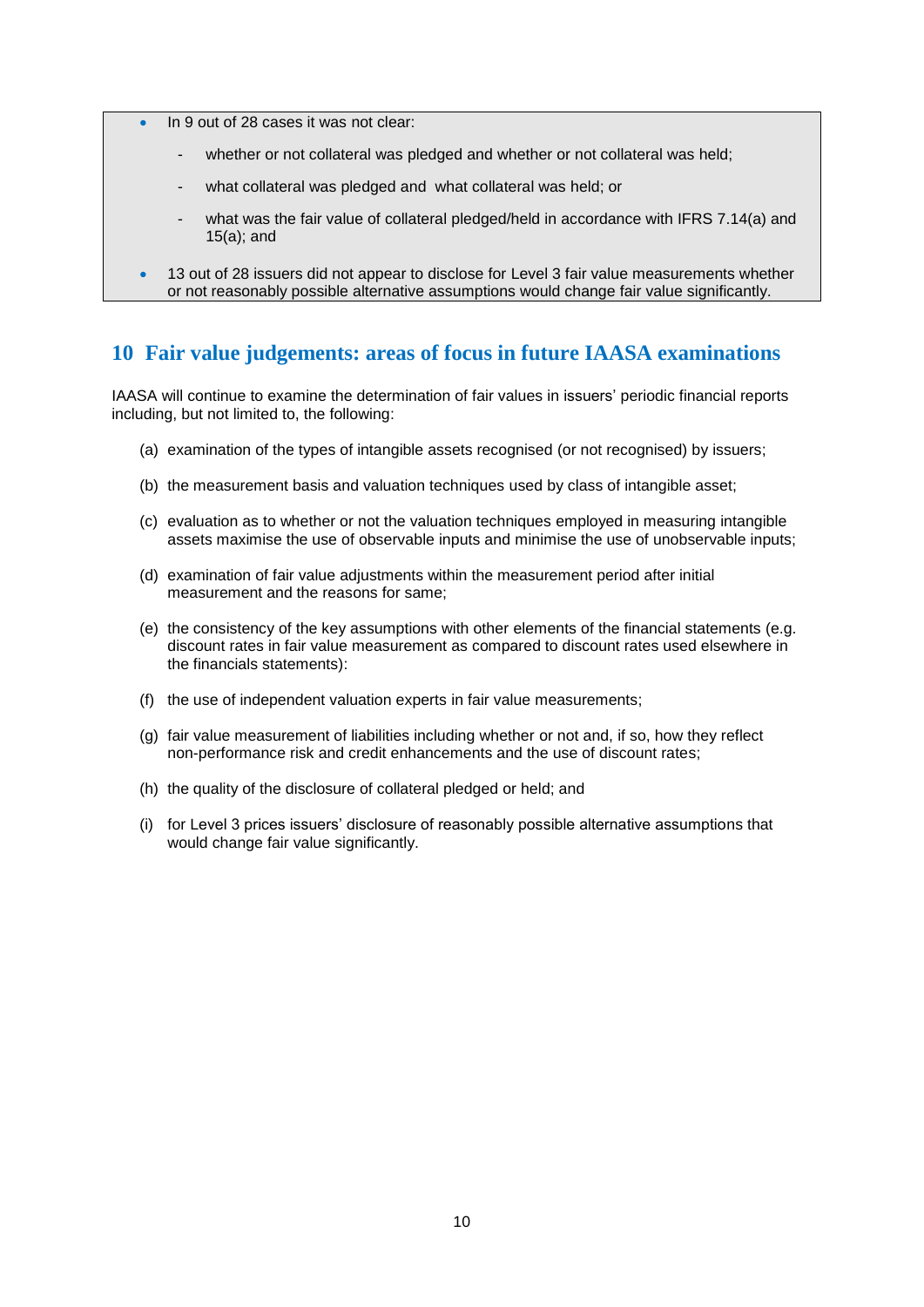# **Appendix I – Classification of Irish issuers, by sector**

| <b>Sector</b>                                                   | <b>Issuer</b>                                                                                  | <b>Reporting date</b>                                                        |
|-----------------------------------------------------------------|------------------------------------------------------------------------------------------------|------------------------------------------------------------------------------|
|                                                                 |                                                                                                |                                                                              |
| <b>Airline and Transportation</b>                               | Irish Continental Group plc<br>Ryanair Holdings plc                                            | 31 December 2015<br>31 March 2016                                            |
| <b>Beverages</b>                                                | C&C Group plc                                                                                  | 29 February 2016                                                             |
| <b>Biotech and Pharmaceutical</b>                               | Mainstay Medical International plc<br><b>UDG Healthcare plc</b>                                | 31 December 2015<br>30 September 2015                                        |
| <b>Building Material and</b><br><b>Construction</b>             | CRH plc<br>Grafton Group plc<br>Kingspan Group plc                                             | 31 December 2015<br>31 December 2015<br>31 December 2015                     |
| <b>Casino and Gaming</b>                                        | Paddy Power Betfair plc                                                                        | 31 December 2015                                                             |
| <b>Containers, Paper and</b><br>Packaging                       | Smurfit Kappa Group plc                                                                        | 31 December 2015                                                             |
| <b>Financial Institution and</b><br><b>Financial Services</b>   | Allied Irish Banks plc<br>Bank of Ireland<br>IFG Group plc<br>Permanent TSB Group Holdings plc | 31 December 2015<br>31 December 2015<br>31 December 2015<br>31 December 2015 |
| Food, Convenience Foods,<br><b>Nutrition and Ingredients</b>    | Aryzta plc<br>Glanbia plc<br>Greencore Group plc<br>Kerry Group plc                            | 31 July 2015<br>2 January 2016<br>25 September 2015<br>31 December 2015      |
| <b>Homebuilders</b>                                             | Cairn Homes plc                                                                                | 31 December 2015                                                             |
| <b>Insurance</b>                                                | FBD Holdings plc                                                                               | 31 December 2015                                                             |
| Oil, Gas and Mining Companies                                   | Aminex plc<br>Kenmare Resources plc                                                            | 31 December 2015<br>31 December 2015                                         |
| <b>Publishing and Broadcasting</b>                              | Independent News and Media plc                                                                 | 31 December 2015                                                             |
| <b>Real Estate Investment Trust</b>                             | Green REIT plc<br>Hibernia REIT plc<br>Irish Residential Property REIT plc                     | 30 June 2015<br>31 March 2016<br>31 December 2015                            |
| Sales, Marketing, distribution<br>and Business Support Services | DCC plc                                                                                        | 31 March 2016                                                                |
| <b>Technology: E-business</b><br>infrastructure                 | Datalex plc                                                                                    | 31 December 2015                                                             |